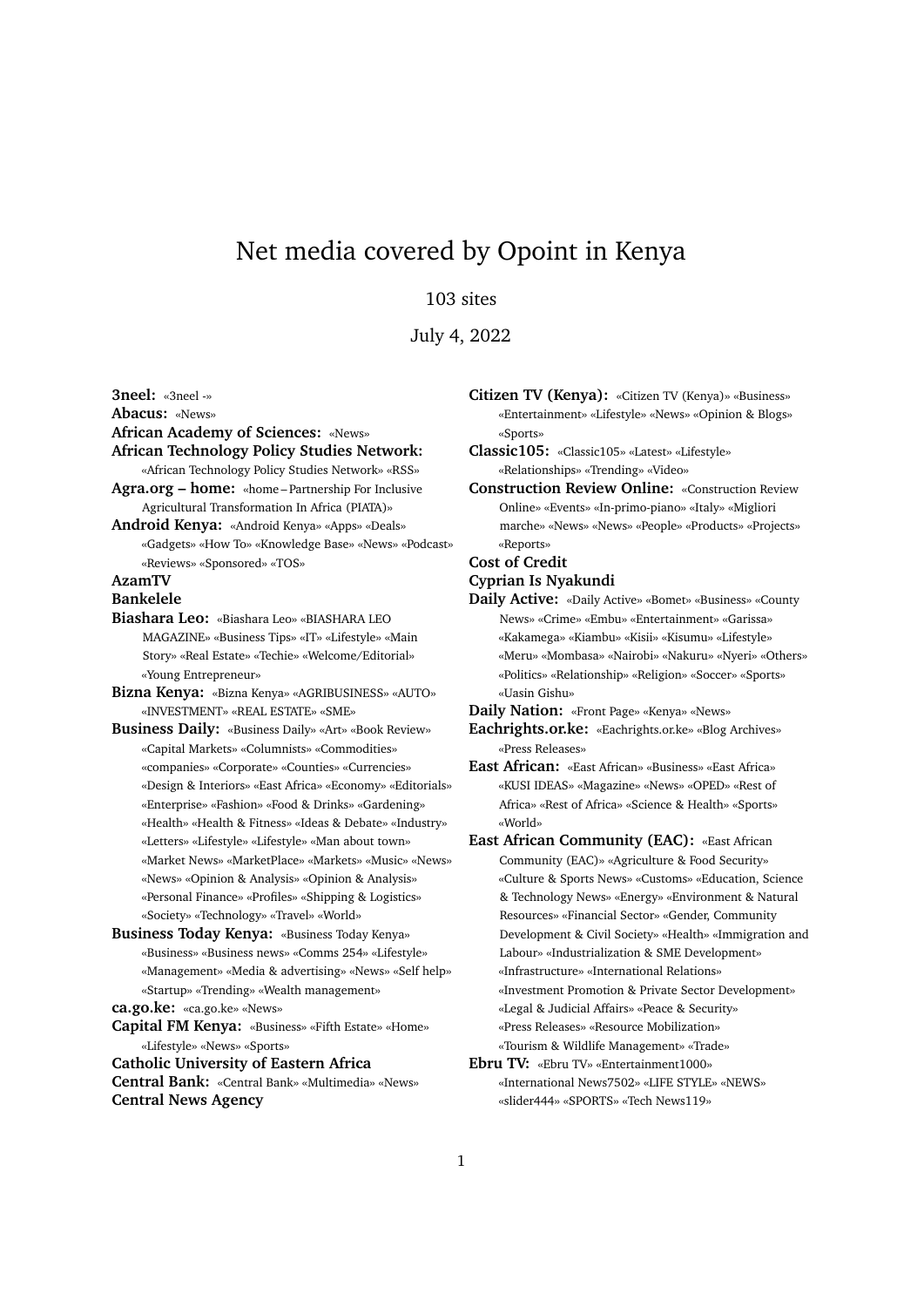## **Opoint Technology** Part of Infomer

**Energy Siren:** «Energy Siren» «Business»

- «Decarbonization» «Electric vehicles» «Energy» «Military» «News» «Policy» «Satellites» «Science» «Space» «Technology» «Uncategorized»
- **Farmers Review Africa:** «Farmers Review Africa» «Agri-Economics» «Agribusiness» «AgriChem» «Features» «Health Focus» «News» «Research» «Sustainability» «Technology»
- **Fhsts:** «Fhsts» «Banking & Finance» «EARN MONEY ONLINE» «Entrepreneurship» «Hostel» «Investment» «Lifestyle» «Make Money Online» «Technology»
- **Foodbusinessafrica:** «Foodbusinessafrica»
	- «AFRICAN NEWS» «Agriculture & Agribusiness» «Beverages» «Company Features, Interviews & Reports» «Company Features, Interviews & Reports»
	- «Dairy & Infant Foods» «FEATURES & REPORTS»
	- «Financials & Economy» «Food service, Retail, E-
	- commerce» «Fruits & Vegetables»
	- «Grains, Milling, Baking & Feed» «Investments News»
	- «LATEST NEWS» «Meat, Poultry & Fish»
	- «Mergers, Acquisitions & Funding» «NEW PRODUCTS»
	- «Nutrition, Health & Wellness» «People News»
	- «Sugar & Confectionery» «Supplier News & Innovations» «Sustainability» «Tea, Coffee & Cocoa» «WORLD NEWS»
- **Gadgets Africa:** «Gadgets Africa» «Gaming» «Home Tech» «Laptops» «More» «Reviews» «Smartphones»

**Ghafla:** «Home»

**HapaKenya:** «HapaKenya» «Business» «Entertainment» «Health» «Life» «Opinion» «Sports» «Tech» «Travel»

## **InAfrica24 Industrialization.go.ke**

# **Inversk**

- **K24 TV:** «K24 TV» «Business» «Entertainment» «Lifestyle» «News» «Opinion» «Sports»
- **KahawaTungu:** «KahawaTungu» «BUSINESS» «EAST AFRICA» «ENTERTAINMENT» «HEALTH» «NEWS» «POLITICS» «SPORTS» «TECH»
- **KBC:** «KBC» «Agriculture & Environment» «Business» «County News» «Health» «Housing & Real Estate» «International Business» «International News» «Lifestyle» «Local Business» «Local News»
	- «Manufacturing & Technology» «News» «News» «Signet» «Sports» «Sports» «Technology» «Travel» «Uganda Elections»

## **KCB Group**

**Kcspog:** «Kcspog» «News»

**Kemri:** «News & Events»

**Kenya Bankers Association:** «Kenya Bankers Association» «Latest News»

**Kenya Buzz:** «Events» «Lifestyle»

**Kenya Current:** «Kenya Current» «Business» «Commentary» «General» «Technology»

## **Kenya Medical Research Institute**

- **Kenya News Agency:** «Kenya News Agency» «Features» «Food Security» «Healthcare» «Housing» «Manufacturing»
- **Kenya Tech News:** «Africa» «App reviews» «Banking» «Blogging» «Business» «Business news» «Cyber security» «Emerging tech» «Entertainment» «Facebook» «Fashion» «Finances and investment» «Food and health» «Global» «Handson and experience» «Home» «Home appliances» «Home entertainment» «Kachwanya tv» «Kenya» «Laptops and pcs» «Lifestyle» «Love and life» «Media houses» «Mobile money» «Money market» «Opinion» «Other sectors» «Others» «People and profiles» «Photography» «Science talk» «Smartphones and tablets» «Social media» «Startups» «Tech news» «Technology»

«Telecommunication» «Tour and travel» «Twitter»

- **Kenya Today:** «Entertainment» «Facing Justice» «Global» «Gossip» «News» «News» «Opinion» «Pictures» «Politics» «Politics» «Sports»
- **KenyaMOJA:** «KenyaMOJA» «Business» «Business Daily» «Business Today» «Capital» «Capital» «Capital» «Citizen» «Citizen» «Citizen» «Citizen» «Diaspora» «Futaa.com» «K24» «K24» «K24» «K24» «KBC» «KBC» «Kenyan Wallstreet» «Kenyans.co..ke» «KNA» «KNA» «Nairobi News» «Nation» «Nation» «Nation» «News» «NTV» «PD» «Soka.co..ke» «Soko Directory» «Sports» «Standard» «Standard» «Standard» «Star» «Star» «Star» «Tech» «The Star» «Tuko»

# **Kenyan Wallstreet**

# **Kenyanews247**

- **Kenyanmusik.co..ke:** «Kenyanmusik.co..ke» «ARTISTS» «Editor» «EVENTS» «FILMS» «MUSIC» «ON THE STREETS» «POEMS» «SPONSORED» «TIPS»
- **Kenyannews.co..ke:** «Kenyannews.co..ke» «Africa» «Breaking news» «Business» «County» «County news» «Entertainment» «Health» «Latest news» «Lifestyle» «News» «Politics» «Sports» «Tech» «Tech News» «World» «World news»
- **Kenyans.co..ke:** «Kenyans.co..ke» «Artists» «Counties» «Genres» «Govt» «News» «Politicians» «Videos»
- **Kenyayote.com:** «Kenyayote.com» «Business» «Campus News» «Competency Based Curriculum» «Courses» «Destinations» «Education» «Fashion» «HELB News» «How to» «Jobs In Kenya» «KASNEB» «KCPE results» «KCSE Results» «Kenya University Graduation Ceremonies» «Kenyatta University» «KMTC Kenya» «KNEC» «KUCCPs News» «Latest News in Kenya» «Letters» «Making Money» «Meals» «Moi University» «MUSO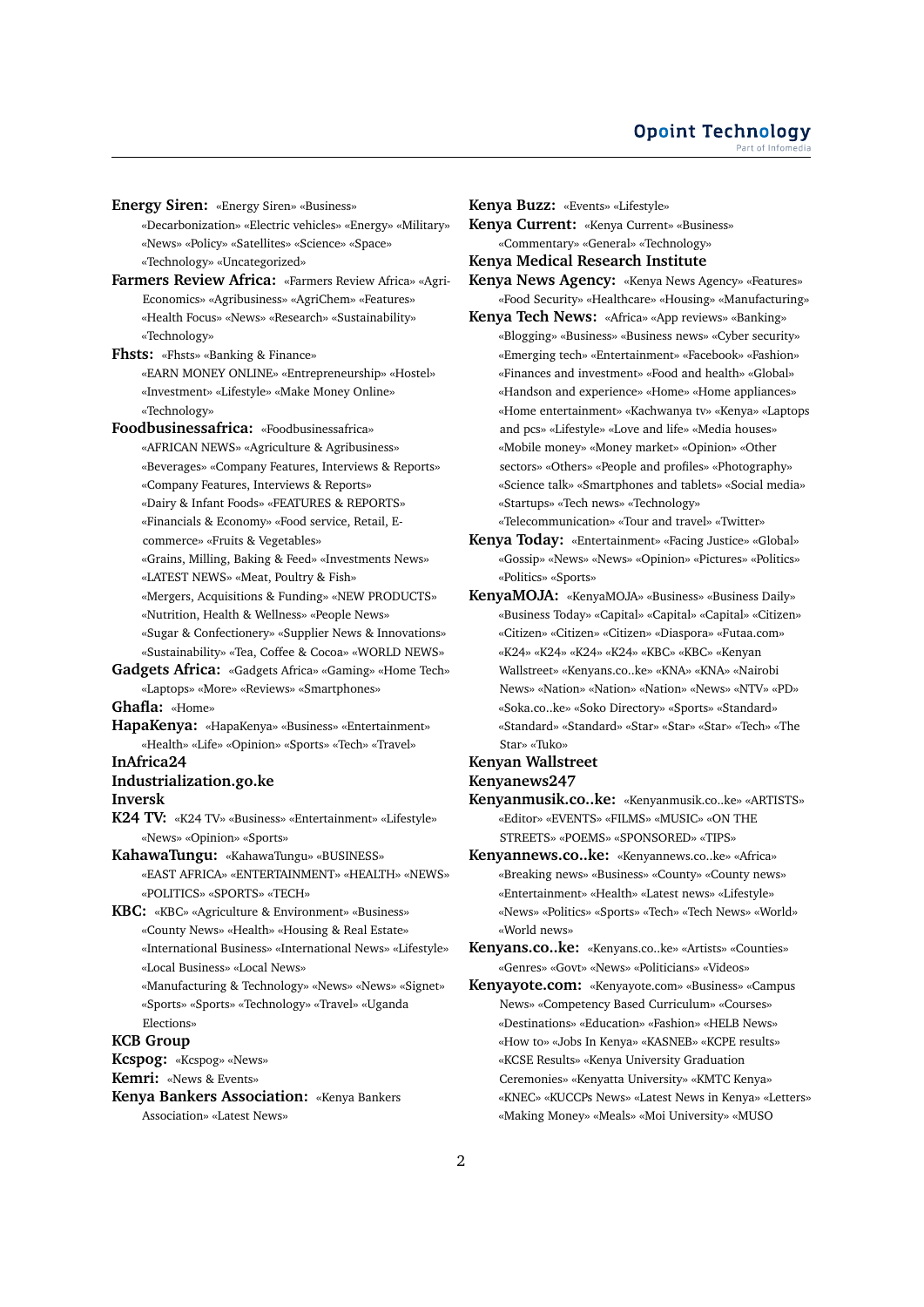elections» «Online Loans» «Part time jobs» «Rankings» «Scholarships» «SONU elections» «Teachers News in Kenya» «Technology» «Travel» «University and College Intakes» «University of Nairobi» «Young Entrepreneurs in Kenya»

**Khusoko:** «ARTS & CULTURE» «ECONOMY»

«ENTREPRENEURSHIP» «HOME» «INDUSTRY» «NEWS»

**Kiss100:** «Kiss100» «Entertainment» «KissLive» «Lifestyle» «Music» «Shows» «Trending»

**KNBS:** «KNBS» «News and Events»

**Metropol TV :** «Metropol TV» «Agriculture» «Business» «Commodities» «Corporate» «Economy» «Finance» «General» «Lifestyle» «Markets» «Opinions» «Politics» «Sport» «Technology» «Travel» «World News»

**Mlekani Sports News**

**Mobi Trends:** «Mobi Trends» «Gadgets» «News»

# **Mpasho**

**Mtkenyatimes**

**MyGov**

## **Nairobibusinessmonthly.com**

- **NairobiNews:** «NairobiNews» «Blog» «Blogs» «Campaigns» «Chillax» «General» «Hustle» «Hustle» «Hustle» «Hustle» «Hustle» «Hustle» «Hustle» «Jaro Soja urges Ngatia to renovate City Stadium» «Life» «Life» «Life» «Life» «Life» «Must Read» «Must Read» «Must Read» «Must Read» «Must Read» «Must Read» «Must Read» «Must Read» «Must Read» «Must Read» «Must Read» «Must Read» «Must Read» «Must Read» «News» «News» «Sports» «The Millennial» «Top News» «Trending»
- **Nairobiwire.com:** «Nairobiwire.com» «Business» «Entertainment» «Humour» «Lifestyle» «News» «Politics» «Science» «Social media» «Sports» «Tech news» «Tv» «Weird»
- **NTV:** «NTV» «Business» «Features» «News & Politics» «Sports»

#### **Pd.co..ke**

**Potentash:** «Potentash» «Babies» «Books» «Brands» «Business» «Business Tips» «Careers» «Cars» «Children» «Dating» «Entertainment» «Entrepreneurship» «Events» «Family» «Fashion» «Fiction» «Finance» «Food» «Fragrances» «Grapes in a glass» «Hair» «Health & Fitness» «Hotel Reviews» «Insurance» «International Travel» «Internet» «Interviews» «Kenya» «Lifestyle» «Local Travel» «Mad about movies» «Make Up» «Man Around Nairobi» «Mics & Beats» «Mobile Phones» «Music» «Music Reviews» «Nairobi» «News» «Opinion» «Pearls And Heels» «Relationships» «Restaurant Reviews» «Reviews» «Running a Business» «Sex» «Short Stories & Poetry» «Single Lady in Nairobi» «Skin» «Skin & Beauty» «The Curious Wanderer» «Travel»

- **President Uhuru Kenyatta:** «President Uhuru Kenyatta» «BRIEFING ROOM»
- **Pulselive:** «Pulselive» «Beauty & Health» «Business Insider» «Celebs» «Entertainment» «Fashion» «Food, Travel, Arts & Culture» «Football» «Lifestyle» «Local» «Music» «News» «Relationships & Weddings» «RSS» «Sports» «World»
- **Radio Jambo:** «Radio Jambo» «Burudani» «Dakia udaku» «Gofu» «Habari» «Habari za Hivi Punde» «Ilikuaje?» «Kandanda» «Kauli ya Siku» «Kibao cha wiki» «Kimataifa» «Mahojiano» «Makala» «Mastaa wako» «Michezo» «Mpira wa Kikapu» «Ndondi» «Nyahunyo» «Patanisho» «Picha» «Podcast» «Podi ya Yusuf Juma» «Raga» «Riadha» «Taarifa» «Tahariri» «Tenisi» «Toboa Siri» «Video» «Vipindi» «Yanayojiri»
- **RagaHouse:** «RagaHouse» «Blog» «Championship» «Kenya Cup» «Nationwide» «News»
- **RELX:** «RELX» «Articles» «Events» «Features» «Resources» «Series»
- **Reviewstabloid.com**

**Rmsradio**

- **Siku moja**
- **Sokodirectory**
- **Sports News Arena**
- **Standard Digital News Kenya:** «Kenya Athletics»
	- «Kenya Boxing» «Kenya Business Beat»
	- «Kenya Business news» «Kenya Careers»
	- «Kenya Central» «Kenya Coast» «Kenya Columnist»
	- «Kenya Commentary» «Kenya Crazy Monday»
	- «Kenya Crazy World» «Kenya Cricket»
	- «Kenya Eastern» «Kenya Editorial» «Kenya Education»
	- «Kenya Environment» «Kenya Eve Woman»
	- «Kenya Feature» «Kenya Health» «Kenya Home»
	- «Kenya Home and Away» «Kenya Letters»
	- «Kenya Lifestyle» «Kenya Nairobi» «Kenya North
	- Eastern» «Kenya Nyanza» «Kenya Opinion»
	- «Kenya PointBlank» «Kenya Rift Valley»
	- «Kenya Rugby» «Kenya Sci & Tech» «Kenya Special
	- Report» «Kenya Stock» «Kenya Sunday Magazine»
	- «Kenya UReport» «Kenya Volleyball» «Kenya Western»
- **Taifa Leo:** «Taifa Leo» «Bi Taifa» «Dondoo» «Habari Mseto» «Makala» «Michezo» «Siasa»
- **Tech Arena:** «Tech Arena» «Apps & Software» «Gadgets» «Opinion» «Reviews» «Social Media» «Specs» «Tech News» «Top 5»

**Techish:** «Techish» «Blog» «Categories»

**Techish:** «Techish» «#FeatureFriday» «All» «Best Lists» «Full Reviews» «Full Reviews145» «How To» «Interesting Reads» «Interesting Reads57» «M & A» «News» «NEWS» «News230» «Opinion» «Opinion96» «Quick Reviews» «Quick Reviews156» «Reviews» «Sponsored» «Startups &